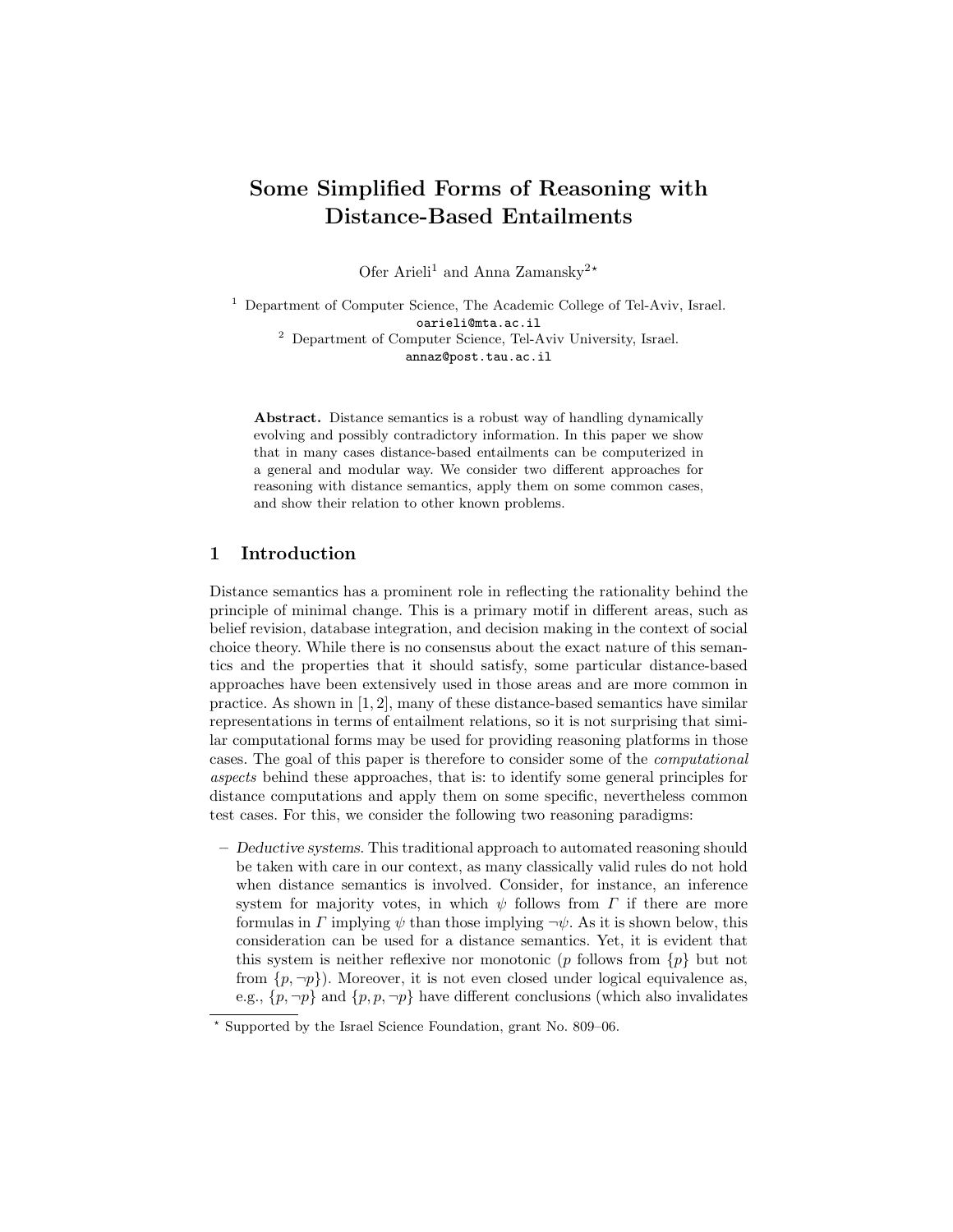the contraction rule in this case). This example indicates that even sound systems for distance semantics, based on structural rules, are hard to get. In what follows, we shall define a sound and complete system for one case (minmax reasoning with uniform distances), and consider some useful sound systems for other distance semantics. For the latter, we shall consider situations in which automated solvers for known problems may be incorporated for reaching completeness.

– Set computations. The other approach for reasoning with distance semantics is based on computations of a minimal nonempty intersection of sets of interpretations. The elements of each set are equally distant from the formulas that they evaluate, and the minimal nonempty intersection of those sets determines the valuations that are 'closest' to the premises. This idea resembles that of Grove [5], who defines revision in terms of set intersections. We introduce iterative processes for computing those intersections for different distance-based settings, and show the correspondence between this problem and similar problems in the context of constraint programming.

In this paper, we consider a general framework for reasoning with distance semantics and concentrate on three common cases: minmax reasoning, reasoning by voting, and reasoning by summations of distances. Each of these reasoning strategies is augmented with different distances (metrics), and algorithms for computing entailments induced by these settings are provided. It is shown that in some cases distance semantics is reducible to other well-known problems (e.g., a variation of maxSAT), and so off-the-shelf solvers for those problems may be useful for distance-based reasoning as well.

## 2 Distance-Based Semantics

## 2.1 Preliminaries

We fix a propositional language  $\mathcal L$  with a finite set Atoms =  $\{p_1, \ldots, p_m\}$  of atomic formulas. A finite multiset of formulas in  $\mathcal L$  is called a theory. For a theory Γ, we denote by  $\text{Atoms}(F)$  the set of atomic formulas that occur in Γ. The set of valuations for  $\mathcal L$  is  $\Lambda = \{ \langle p_1 : a_1, \ldots, p_m : a_m \rangle \mid a_1, \ldots, a_m \in \{t, f\} \}.$  The set of models of a formula  $\psi$  is a subset of  $\Lambda$ , defined as follows:

 $\textsf{mod}(p_i) = \{ \langle p_1 : a_1, \ldots, p_i : t, \ldots, p_m : a_m \rangle \mid a_1, \ldots, a_{i-1}, a_{i+1}, \ldots, a_m \in \{t, f\} \},$  $\text{mod}(\neg \psi) = \Lambda \setminus \text{mod}(\psi),$  $\text{mod}(\psi \land \varphi) = \text{mod}(\psi) \cap \text{mod}(\varphi),$  $\text{mod}(\psi \vee \varphi) = \text{mod}(\psi) \cup \text{mod}(\varphi).$ 

For a theory  $\Gamma = {\psi_1, \ldots, \psi_n}$  we define  $\text{mod}(\Gamma) = \text{mod}(\psi_1) \cap \ldots \cap \text{mod}(\psi_n)$ .

For defining distance-based entailments we recall the definitions in [1, 2].

**Definition 1.** A *pseudo-distance* on U is a total function  $d: U \times U \rightarrow \mathbb{N}$  so that for all  $\nu, \mu \in U$   $d(\nu, \mu) = d(\mu, \nu)$  (symmetry), and  $d(\nu, \mu) = 0$  iff  $\nu = \mu$  (identity) preservation). A *distance* (metric)  $d$  on  $U$  is a pseudo-distance that satisfies the triangular inequality: for all  $\nu, \mu, \sigma \in U$ ,  $d(\nu, \sigma) \leq d(\nu, \mu) + d(\mu, \sigma)$ .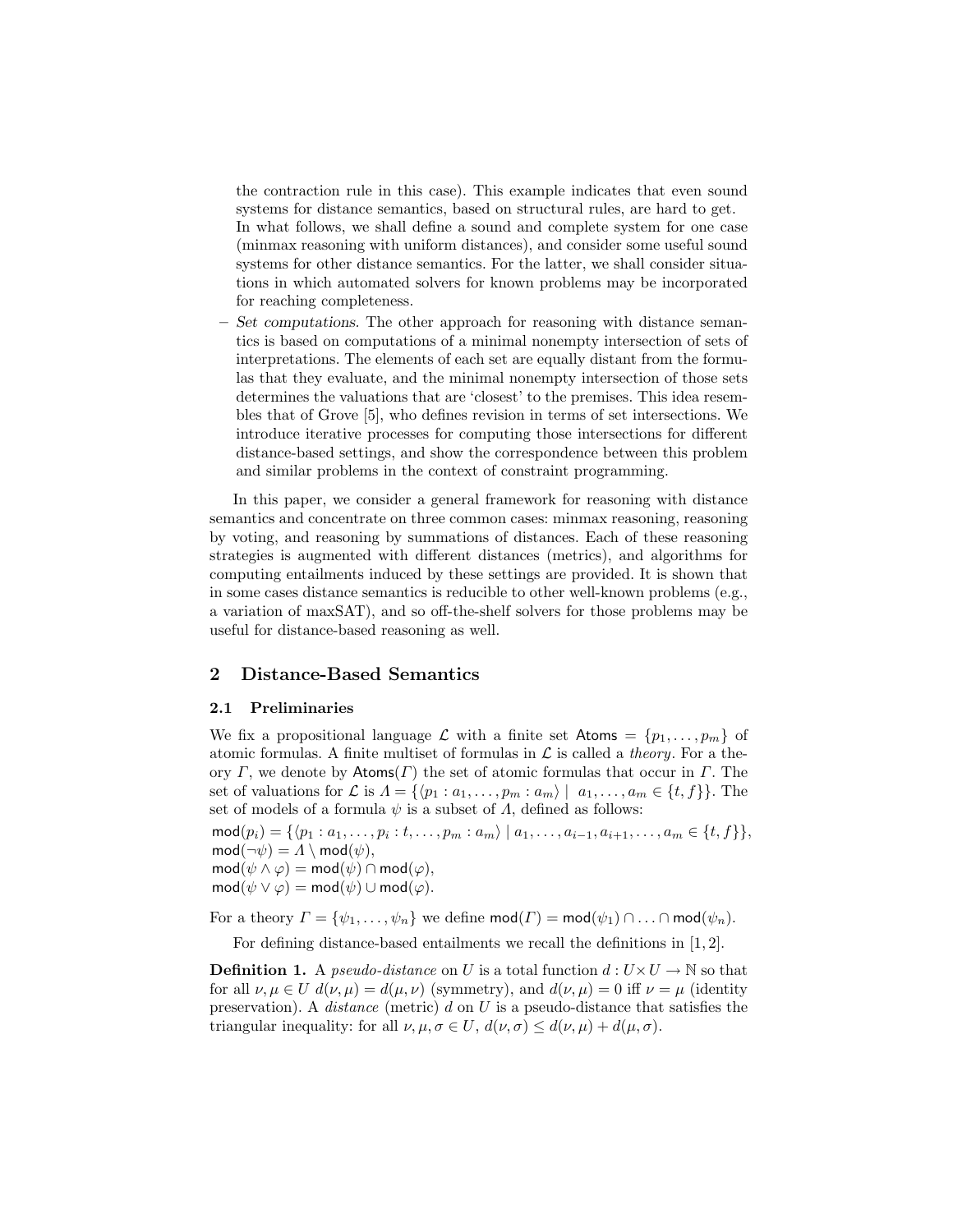Example 1. It is easy to verify that the following functions are distances on the space  $\Lambda$  of two-valued valuations on Atoms:

- The drastic distance:  $d_U(\nu, \mu) = 0$  if  $\nu = \mu$  and  $d_U(\nu, \mu) = 1$  otherwise.
- The Hamming distance:  $d_H(\nu,\mu) = |\{p \in \text{Atoms} \mid \nu(p) \neq \mu(p)\}|$ .

**Definition 2.** A numeric aggregation function is a total function f whose argument is a multiset of real numbers and whose values are real numbers, such that: (i) f is non-decreasing in the value of its argument, (ii)  $f(\{x_1, \ldots, x_n\}) = 0$  iff  $x_1 = x_2 = \dots x_n = 0$ , and (iii)  $f({x}) = x$  for every  $x \in \mathbb{R}$ .

Aggregation functions are, e.g., summation, average, maximum, and so forth.

Notation 1 Given a finite set S and a (pseudo) distance d, denote:  $\max_d S$  =  $\max\{d(s_1, s_2) \mid s_1, s_2 \in S\}.$ 

**Definition 3.** Given a theory  $\Gamma = {\psi_1, \ldots, \psi_n}$ , a valuation  $\nu \in \Lambda$ , a pseudodistance  $d$ , and an aggregation function  $f$ , define:

$$
- d(\nu, \psi_i) = \begin{cases} \min\{d(\nu, \mu) \mid \mu \in \text{mod}(\psi_i)\} & \text{if } \text{mod}(\psi_i) \neq \emptyset, \\ 1 + \max_d \Lambda & \text{otherwise.} \end{cases}
$$

$$
- \delta_{d,f}(\nu, \Gamma) = f(\{d(\nu, \psi_1), \dots, d(\nu, \psi_n)\}).
$$

*Note 1.* In the two extreme degenerate cases, when  $\psi$  is either a tautology or a contradiction, all the valuations are equally distant from  $\psi$ . In the other cases, the valuations that are closest to  $\psi$  are its models and their distance to  $\psi$  is zero. This also implies that  $\delta_{d,f}(\nu,\Gamma) = 0$  iff  $\nu \in \text{mod}(\Gamma)$  (see [2]).

The next definition captures the intuition that the relevant interpretations of a theory  $\Gamma$  are those that are  $\delta_{d,f}$ -closest to  $\Gamma$  (see also [9]).

**Definition 4.** The most plausible valuations of  $\Gamma$  (with respect to a pseudo distance d and an aggregation function  $f$ ) are defined as follows:

$$
\Delta_{d,f}(\Gamma) = \begin{cases} \{ \nu \in \Lambda \mid \forall \mu \in \Lambda \, \delta_{d,f}(\nu,\Gamma) \leq \delta_{d,f}(\mu,\Gamma) \} & \text{if } \Gamma \neq \emptyset, \\ \Lambda & \text{otherwise.} \end{cases}
$$

Distance-based entailments are now defined as follows:

**Definition 5.** For a pseudo distance  $d$  and an aggregation function  $f$ , define  $\Gamma \models_{d,f} \psi$  if  $\Delta_{d,f}(\Gamma) \subseteq \text{mod}(\psi).^3$ 

Example 2. Let  $\Gamma = \{p, \neg p, q\}$ . As q is not related to the contradiction in  $\Gamma$ , there is no intuitive justification for concluding  $\neg q$  from  $\Gamma$ . This, however, is not possible in classical logic, as  $\Gamma$  is not consistent. In our case, on the other hand, we have that  $\Gamma \models_{d_U, \Sigma} q$  while  $\Gamma \not\models_{d_U, \Sigma} \neg q$ ,  $\Gamma \not\models_{d_U, \Sigma} p$  and  $\Gamma \not\models_{d_U, \Sigma} \neg p$ . Similar results are obtained for  $\models_{d_H, \Sigma}$ .

 $3$  I.e., conclusions should hold in *all* the most plausible valuations of the premises.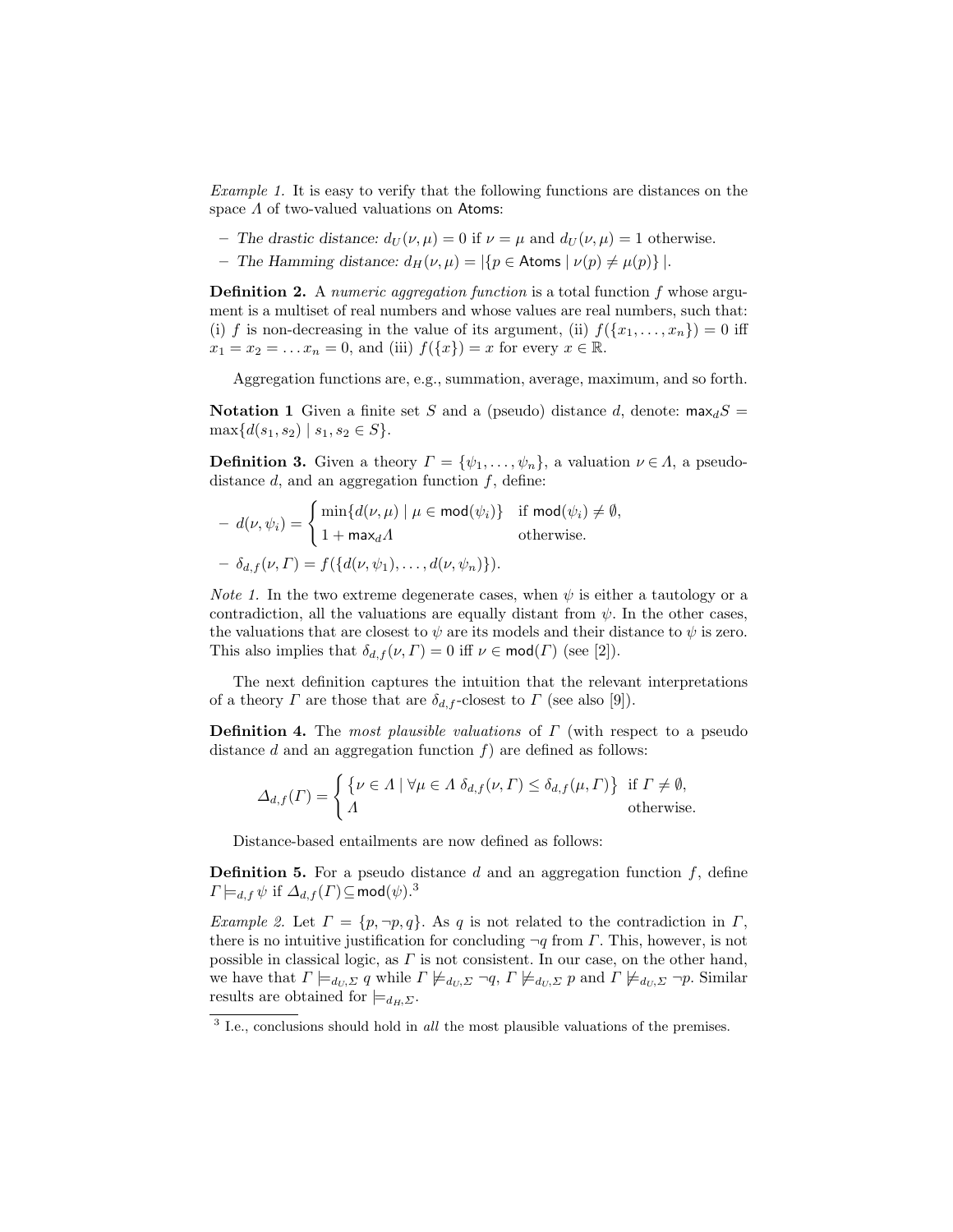#### 2.2 Computing Distance-Based Entailments

**Proposition 1.** Denote by  $\models$  the classical (two-valued) entailment. For every pseudo distance  $d$  and aggregation function  $f$ ,

- (a) If  $\Gamma$  is satisfiable, then  $\Gamma \models_{d,f} \psi$  iff  $\Gamma \models \psi$ .
- (b) For every  $\Gamma$  there is a  $\psi$  such that  $\Gamma \not\models_{d,f} \psi$ .

*Proof (outline).* Part (a) follows from the fact that  $d(\nu, \psi) = 0$  iff  $\nu \in \text{mod}(\psi)$ and  $\delta_{d,f}(\nu,\Gamma) = 0$  iff  $\nu \in \text{mod}(\Gamma)$ . Thus,  $\Gamma$  is satisfiable iff  $\Delta_{d,f}(\Gamma) = \text{mod}(\Gamma)$ (see also [2]). Part (b) follows from the fact that for every  $\Gamma$ ,  $\Delta_{d,f}(\Gamma) \neq \emptyset$  (as  $\Lambda$ is finite, there are always valuations that are minimally  $\delta_{d,f}$ -distant from  $\Gamma$ ).  $\Box$ 

Taken together, the two items of Proposition 1 imply that every entailment relation induced by our framework coincides with the classical entailment with respect to consistent premises, while (unlike classical logic) it is not trivial with respect to inconsistent theories. Thus, one cannot hope for better complexity results than those for the classical propositional logic, as for consistent premises the entailment problem is coNP-Complete. On the other hand, it is clear from Definition 5 and the fact that  $\Lambda$  is finite, that for computable distances and aggregation functions, distance-based reasoning for finite propositional languages is in EXP, i.e., it is decidable with (at most) exponential complexity.

The purpose of this work is, therefore, to consider some useful distance-based settings for which there are some *practical* ways of computing entailments. In particular, we consider some cases in which distance-based reasoning is reducible to the question of satisfiability, and so off-the-shelf SAT-solvers may be incorporated for automated computations of distance-based consequences. For this, we first need the following definitions:

**Definition 6.** Let d be a pseudo distance. Define a function  $\mathcal{R}_d : \mathcal{L} \times \mathbb{N} \to 2^{\Lambda}$ by  $\mathcal{R}_d(\psi, i) = {\mu \mid \exists \nu \in \text{mod}(\psi) \ d(\mu, \nu) \leq i}$ . Also, let  $\mathcal{R}_d^0(\psi) = \mathcal{R}_d(\psi, 0)$  and  $\mathcal{R}^i_d(\psi) = \mathcal{R}_d(\psi, i) \setminus \mathcal{R}_d(\psi, i - 1)$  for any  $i \in \mathbb{N}^+$ .

*Note 2.* For any  $\psi$ , the sequence  $\mathcal{R}_d(\psi, i)$  is non-decreasing in i (with respect to set inclusion). Also, for every satisfiable  $\psi$  and  $i \in \mathbb{N}$ ,  $\nu \in \mathcal{R}^i_d(\psi)$  iff  $d(\nu, \psi) = i$ . Thus, for a satisfiable  $\psi$ ,  $\mathcal{R}_d^0(\psi) = \text{mod}(\psi) = \Delta_{d,f}(\psi)$ , and  $\mathcal{R}_d(\psi, k) = \Lambda$  for  $k = \max_d \Lambda$ . If  $\psi$  is not satisfiable, then  $\mathcal{R}_d(\psi, i) = \mathcal{R}_d^i(\psi) = \emptyset$  for every *i*.

**Lemma 1.** If all the formulas in a theory  $\Gamma = {\psi_1, \dots, \psi_n}$  are satisfiable, then there is some  $0 \leq k \leq \max_d \Lambda$ , such that  $\bigcap_{1 \leq i \leq n} \mathcal{R}_d(\psi_i, k) \neq \emptyset$ .

*Proof.* By Note 2, for every  $1 \leq i \leq n$  there is a  $k_i \leq \max_d \Lambda$  such that for every  $j \geq k_i$ ,  $\mathcal{R}_d(\psi_i, j) = \Lambda$ . Let  $k = \max\{k_i \mid 1 \leq i \leq n\}$ . Then  $\mathcal{R}_d(\psi, k) = \Lambda$  for all  $1 \leq i \leq n$ , and so  $\bigcap_{1 \leq i \leq n} \mathcal{R}_d(\psi_i, j) = \Lambda$ .  $\Box$ 

**Definition 7.** A pseudo distance  $d$  is called *inductively representable*, if there is a computable function  $G: 2^{\Lambda} \to 2^{\Lambda}$  such that for every formula  $\psi$  and every  $i \in \mathbb{N}, \mathcal{R}_d(\psi, i) = \mathsf{G}(\mathcal{R}_d(\psi, i-1)).$  G is called an *inductive representation* of d.

*Example 3.* As Propositions 6 and 9 below show, both  $d_U$  and  $d_H$  are inductively representable.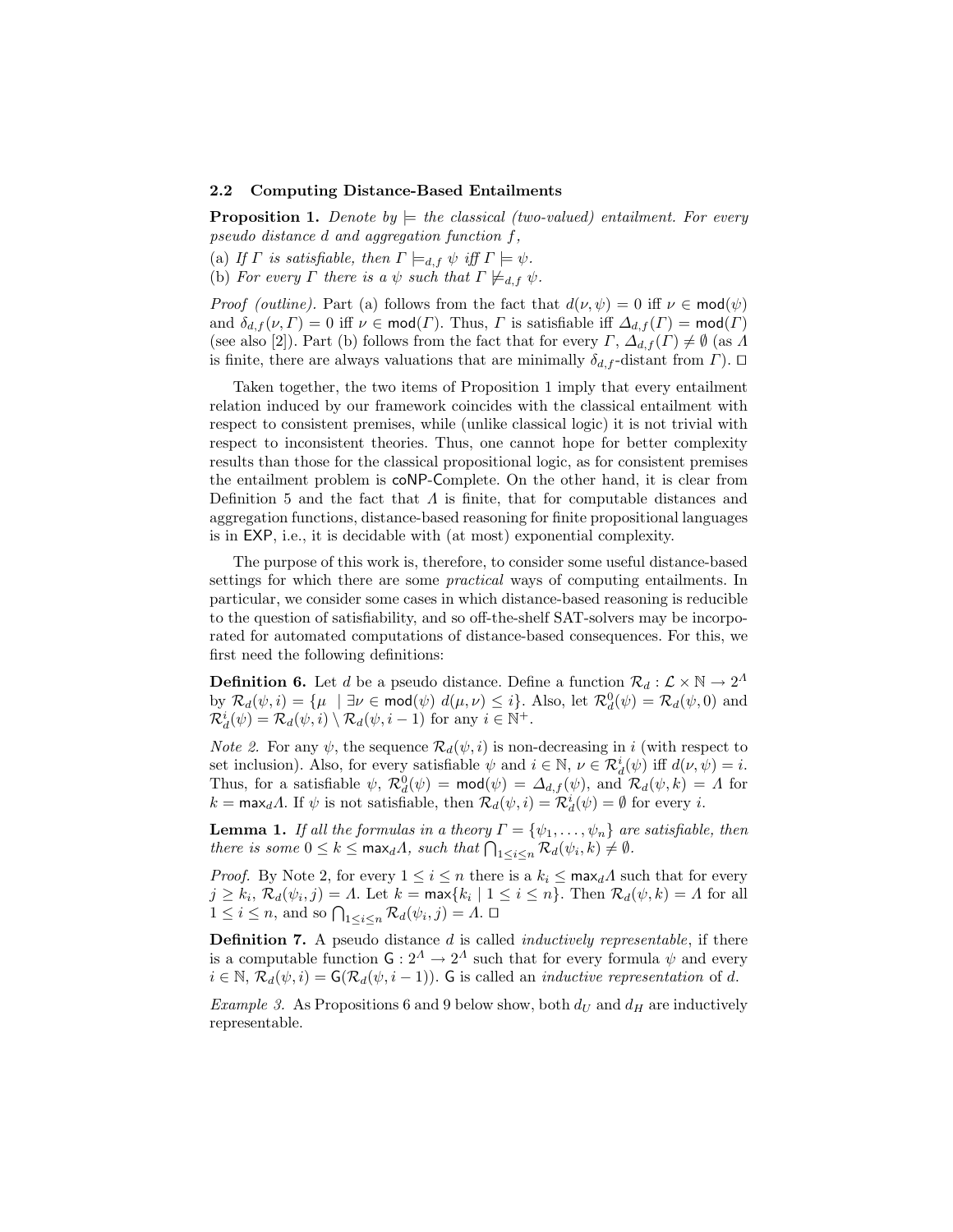# 3 MinMax Reasoning

In this section we study distance-based reasoning by min-max methods, that is: minimization of maximal distances. This kind of reasoning may be viewed as a skeptical approach, since it minimizes worst cases (maximal distances). Distance entailments of this type are induced by the max aggregation function.

## 3.1 Inductively Representable Distances

Min-max distance-based reasoning is characterized as follows: <sup>4</sup>

**Proposition 2.** For any pseudo distance d and theory  $\Gamma = \{\psi_1, \ldots, \psi_n\},\$ 

- a) If there is a non-satisfiable element in  $\Gamma$ , then  $\Delta_{d,\max}(\Gamma) = \Lambda$ .
- b) If all the elements in  $\Gamma$  are satisfiable, then  $\Delta_{d,\max}(\Gamma) = \bigcap_{1 \leq i \leq n} \mathcal{R}_d(\psi_i, m)$ , where m is the minimal number such that  $\bigcap_{1 \leq i \leq n} \mathcal{R}_d(\psi_i, m)$  is not empty.

Corollary 1. For every pseudo distance d and a theory  $\Gamma$  of satisfiable formulas,  $\Delta_{d,\max}(\Gamma) = \bigcap_{1 \leq i \leq n} \mathcal{R}_d(\psi_i,m), \text{ where } m = \min\{\delta_{d,\max}(\nu,\Gamma) \mid \nu \in \Lambda\}.$ 

In case that  $d$  is inductively representable by  $\mathsf{G}$ , the results above induce the iterative procedure in Figure 1, for computing  $\Delta_{d,\max}(\Gamma)$ :

 $\textbf{MPV}(\mathsf{G}, \{\psi_1, \ldots, \psi_n\})$ /\* Most Plausible Valuations of  $\{\psi_1, \ldots, \psi_n\}$  w.r.t. d and max \*/ /\* G – an inductive representation of  $d *$ / for  $i \in \{1, \ldots, n\}$ :  $X_i \leftarrow \text{mod}(\psi_i)$ if  $X_j$  is empty for some  $j \in \{1, \ldots, n\}$ , return  $\Lambda$ while  $(X_1 \cap \ldots \cap X_n)$  is nonempty: for  $i \in \{1, \ldots, n\}$ :  $X_i \leftarrow G(X_i)$ return  $(X_1 \cap \ldots \cap X_n)$ 

Fig. 1. Computing the most plausible valuations of  $\{\psi_1, \ldots, \psi_n\}$  w.r.t. d and max

**Proposition 3.** If d is inductively representable by  $\mathsf{G}$ , then for every theory  $\Gamma$ ,  $\text{MPV}(\textsf{G}, \Gamma)$  terminates after at most max<sub>d</sub>Λ iterations and computes  $\Delta_{d,\text{max}}(\Gamma)$ .

*Proof.* It is easy to see that in the *i*-th iteration it holds that  $X_j = \mathcal{R}_d(\psi_j, i)$ for every  $1 \leq j \leq n$ . Hence, by Lemma 1, the condition in the loop is satisfied after at most  $\max_d \Lambda$  iterations, and so the procedure always terminates. Also, by Proposition 2, the procedure returns  $\Delta_{d,\max}(\Gamma)$ .  $\Box$ 

*Note 3.* It holds that  $\Delta_{d,\max}(\Gamma) = \Delta_{d,\max}(\Gamma \setminus {\varphi})$  for every tautology  $\varphi \in \Gamma$ . Thus, in the computations above, tautological formulas may be disregarded.

<sup>4</sup> Due to a lack of space some proofs are omitted.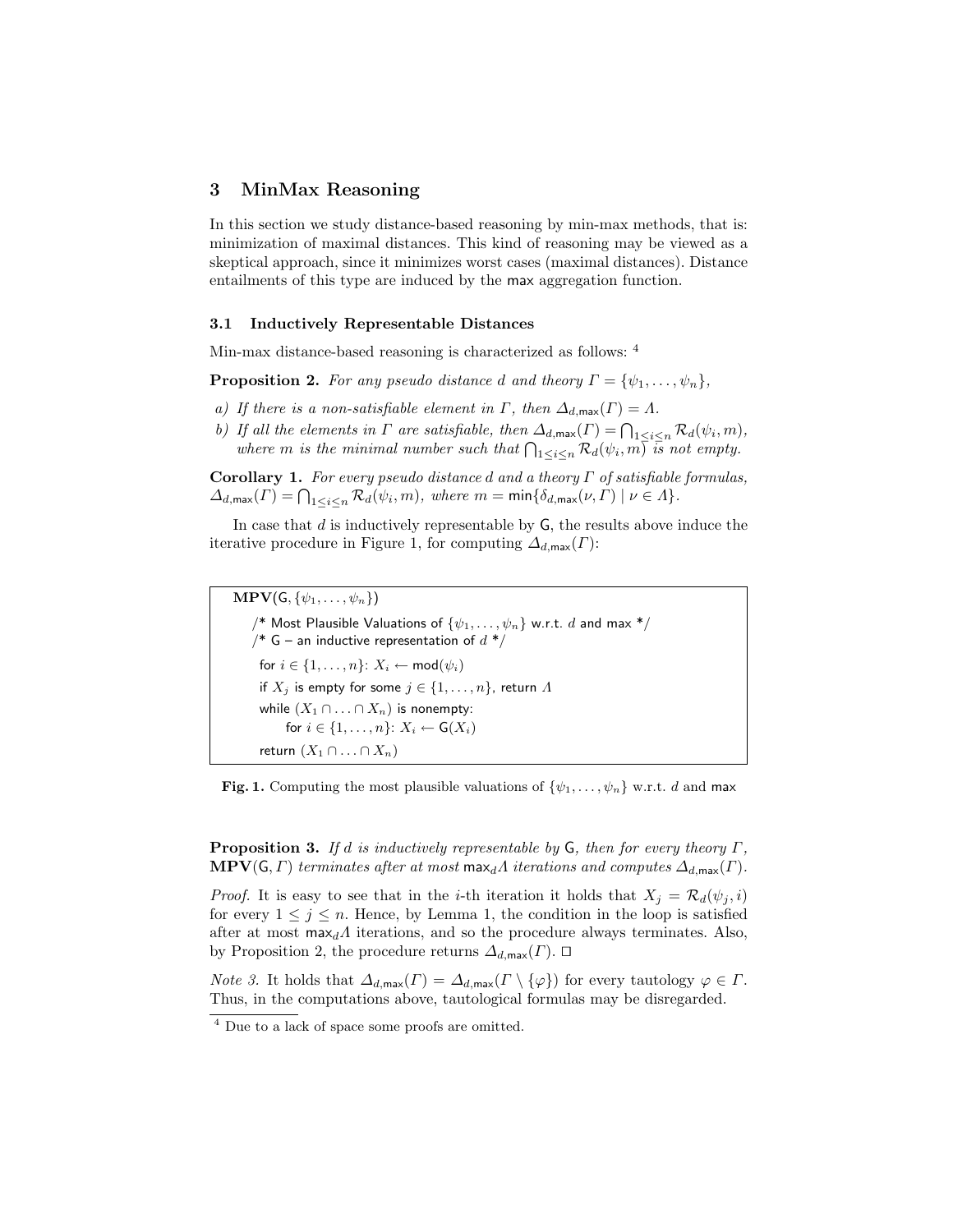## 3.2 Uniform Distances

In this section we consider uniform distances, a generalization of the drastic distance (see Example 1).

**Definition 8.** A distance d on  $\Lambda$  is called uniform, if there is some  $k_d > 0$ , s.t.:

$$
d(\nu, \mu) = \begin{cases} 0 & \text{if } \nu = \mu, \\ k_d & \text{otherwise.} \end{cases}
$$

**Proposition 4.** Let d be a uniform distance and  $\Gamma = \{\psi_1, \ldots, \psi_n\}$ . Then:

$$
\Delta_{d,\max}(\Gamma) = \begin{cases} \text{mod}(\Gamma) & \text{if } \text{mod}(\Gamma) \neq \emptyset, \\ \Lambda & \text{otherwise.} \end{cases}
$$

*Proof.* If  $mod(\Gamma) \neq \emptyset$ , then  $\Delta_{d,f}(\Gamma) = mod(\Gamma)$  for every d and f (see [2]). Otherwise, there is at least on element in  $\Gamma$  that is not satisfiable, and so, for every valuation  $\mu \in \Lambda$ ,  $\delta_{d,\max}(\mu, \Gamma) = \max\{d(\mu, \psi_1), \ldots, d(\mu, \psi_n)\} = k_d$ . It follows, then, that in this case  $\Delta_{d,\max}(\Gamma) = \Lambda$ .  $\Box$ 

Proposition 4 implies that for describing reasoning with uniform distances under the minmax strategy, it is enough to examine the drastic distance (and so henceforth we focus only on  $d_U$ :

**Corollary 2.** For any uniform distances  $d_1, d_2$  and any theory  $\Gamma$ ,  $\Delta_{d_1,\text{max}}(\Gamma)$  =  $\Delta_{d_2,\max}(\Gamma)$ . Thus, for every formula  $\psi$ ,  $\Gamma \models_{d_1,\max} \psi$  iff  $\Gamma \models_{d_2,\max} \psi$ .

Another consequence of Proposition 4 is that  $\models_{d_U, \text{max}}$  is strongly paraconsistent: only tautological formulas follow from inconsistent theories:

**Corollary 3.** If  $\Gamma$  is inconsistent, then  $\Gamma \models_{d_U, \text{max}} \psi$  iff  $\psi$  is a tautology.

*Proof.* Suppose that  $\Gamma$  is not consistent. By Proposition 4,  $\Delta_{d_U, \max}(\Gamma) = \Lambda$ , and so  $\Gamma \models_{d_U, \text{max}} \psi$  iff  $\Delta_{d_U, \text{max}}(\Gamma) \subseteq \text{mod}(\psi)$ , iff  $\text{mod}(\psi) = \Lambda$ , iff  $\psi$  is a tautology.  $\Box$ 

By Proposition 1 and Corollary 3 we conclude that reasoning with uniform distances under the minmax strategy has a somewhat 'crude nature': either the set of premises is classically consistent, in which case the set of conclusions coincides with that of the classical entailment, or, in case of contradictory premises, only tautologies are entailed. It follows that in this case questions of satisfiability and logical entailment are reducible to similar problems in standard propositional logic, and distance considerations do not cause further computational complications. Moreover, standard SAT-solvers and theorem provers may be incorporated for implementing this kind of reasoning.

Next we provide two methods for computerized reasoning in this case. One is based on the procedure MPV defined in the previous section, and the other is based on deduction systems.

**Proposition 5.** If  $\psi$  is satisfiable, then  $\mathcal{R}_{d_U}(\psi, 0) = \text{mod}(\psi)$  and  $\mathcal{R}_{d_U}(\psi, i) = \Lambda$ for every  $i > 0$ .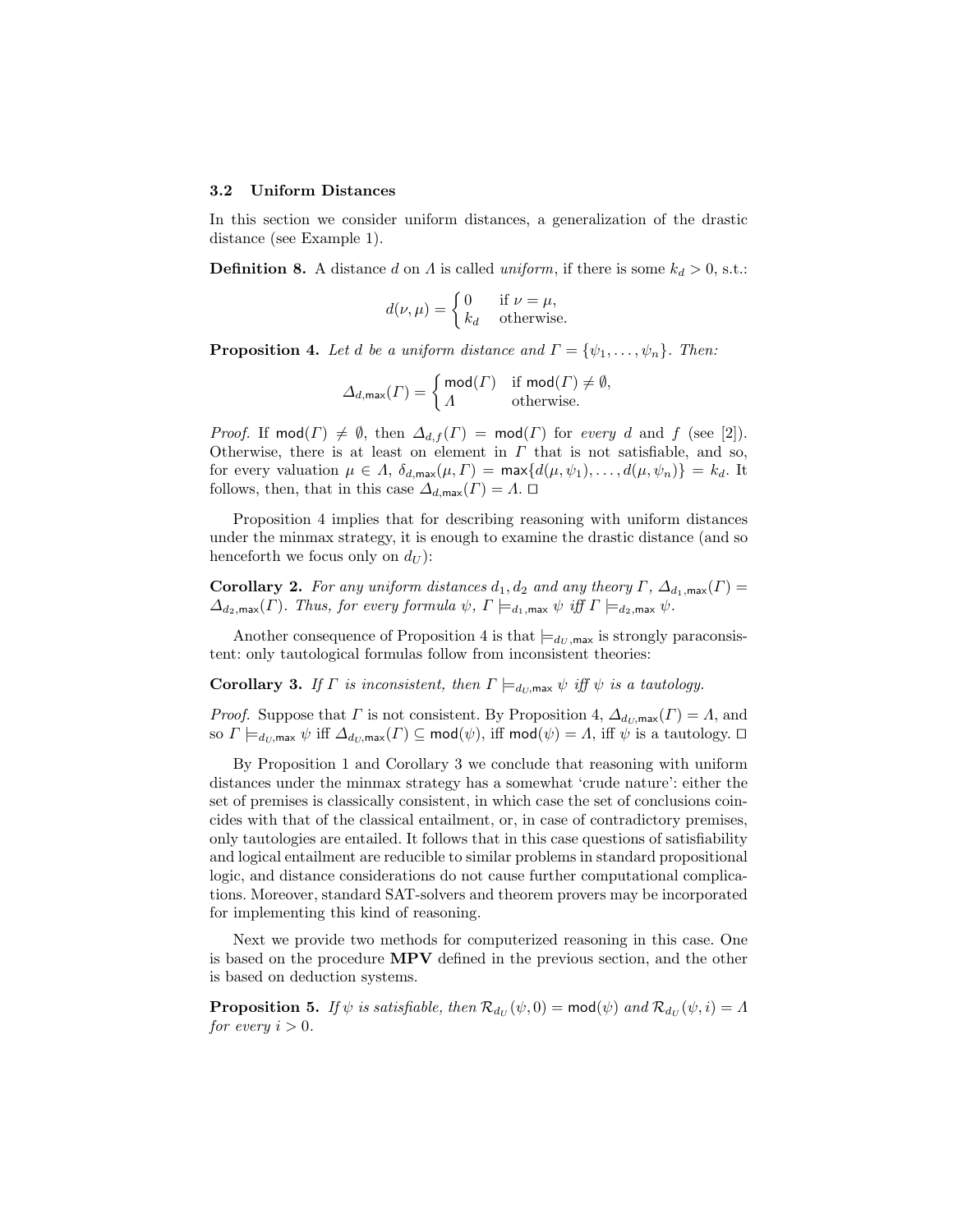**Proposition 6.** The function  $G_U: 2^{\Lambda} \rightarrow 2^{\Lambda}$  defined by  $G_U(V) = \Lambda$  for all  $V \subseteq \Lambda$ , is an inductive representation of  $d_U$ .

*Proof.* Immediate from Proposition 5.  $\Box$ 

**Corollary 4.** For every theory  $\Gamma$ , the procedure **MPV**( $\mathsf{G}_U$ ,  $\Gamma$ ) terminates after at most max $_{d_U}$  $\Lambda$  iterations and computes  $\Delta_{d_U, \text{max}}(\Gamma)$ .

*Proof.* By Propositions 3 and 6.  $\Box$ 

Another way of computing consequences of the entailment relation  $\models_{d_U, \text{max}}$ is by the deduction system  $S_{\text{max}}^u$ , defined in Figure 2. This system manipulates expressions of the form  $\Gamma: V$ , where  $\Gamma$  is a theory and  $V \subseteq \Lambda$ .

– Axioms:  $\emptyset$  :  $\Lambda$  (A<sub>0</sub>)  $\{\psi\}$ : mod $(\psi)$  if mod $(\psi) \neq \emptyset$   $(A_1)$  $\{\psi\}: A$  if  $\mathsf{mod}(\psi) = \emptyset$   $(A_2)$ – Inference Rules:  $\Gamma_1 : V_1 \quad \Gamma_2 : V_2$  $\frac{T_1 \cdot V_1 - T_2 \cdot V_2}{T_1 \cup T_2 : V_1 \cap V_2}$  if mod $(T_1 \cup T_2) \neq \emptyset$   $(I_1)$  $\Gamma_1 : V_1 \quad \Gamma_2 : V_2$  $\frac{N_1 + N_2 + N_2}{\Gamma_1 \cup \Gamma_2 : \Lambda}$  if mod $(\Gamma_1 \cup \Gamma_2) = \emptyset$   $(I_2)$ 

Fig. 2. The system  $S_{\text{max}}^{\text{u}}$ 

**Definition 9.** For a theory  $\Gamma$  and a set  $V \subseteq \Lambda$ , denote by  $\vdash_{\mathbf{S}_{\max}^{\mathbf{u}}} \Gamma : V$  that  $\Gamma : V$ is provable in  $\mathbf{S}_{\text{max}}^{\mathbf{u}}$ , and by  $\Gamma \vdash_{\mathbf{S}_{\text{max}}^{\mathbf{u}}} \psi$  that  $\vdash_{\mathbf{S}_{\text{max}}^{\mathbf{u}}} \Gamma : V$  for some  $V \subseteq \text{mod}(\psi)$ .

*Example 4.* Let  $\Gamma = \{p, q, \neg p \land \neg q\}$ . We show that  $\Gamma \vdash_{\mathbf{S}^{\mathbf{u}}_{\text{max}}} p \lor \neg p$ . Indeed,

$$
\frac{p: \{ \langle p: t, q: t \rangle, \langle p: t, q: f \rangle \} \quad q: \{ \langle p: t, q: t \rangle, \langle p: f, q: t \rangle \} \quad (I_1)}{\neg p \land \neg q: \{ p: f, q: f \} \quad p, q: \{ \langle p: t, q: t \rangle \} \quad (I_2)} \quad (I_3)
$$

Thus,  $\Gamma \vdash_{\mathbf{S}^{\mathbf{u}}_{\max}} \psi$  iff  $\mathsf{mod}(\psi) = \Lambda$ . In particular,  $\Gamma \vdash_{\mathbf{S}^{\mathbf{u}}_{\max}} p \vee \neg p$ .

 $\textbf{Proposition 7 (soundness and completeness).} \; \varGamma \models_{d_U, \textbf{max}} \psi \; \textit{iff} \; \varGamma \vdash_{\mathbf{S}_{\textbf{max}}^{\textbf{u}}} \psi.$ 

*Proof (outline)*. The main observation is that for every theory  $\Gamma$ ,  $\vdash_{\mathbf{S}^{\mathbf{u}}_{\text{max}}} \Gamma : V$  iff  $V = \Delta_{d_U, \text{max}}(\Gamma)$ . This immediately implies the proposition, since if  $\Gamma \models_{d_U, \text{max}} \psi$ then  $\Delta_{d_U,\text{max}}(\Gamma) \subseteq \text{mod}(\psi)$ . By the observation above,  $\Gamma : \Delta_{d,\text{max}}(\Gamma)$  is provable in  $\mathbf{S}_{\text{max}}^{\mathbf{u}}$ , and so  $\Gamma \vdash_{\mathbf{S}_{\text{max}}^{\mathbf{u}}} \psi$ . Conversely, if  $\Gamma \vdash_{\mathbf{S}_{\text{max}}^{\mathbf{u}}} \psi$ , then there is some  $V \subseteq$  $mod(\psi)$  such that  $\Gamma : V$  is provable in  $S_{\text{max}}^u$ . By the main observation again,  $V = \Delta_{d_U, \max}(\Gamma)$ , thus  $\Delta_{d_U, \max}(\Gamma) \subseteq \text{mod}(\psi)$ , and so  $\Gamma \models_{d_U, \max} \psi$ .  $\Box$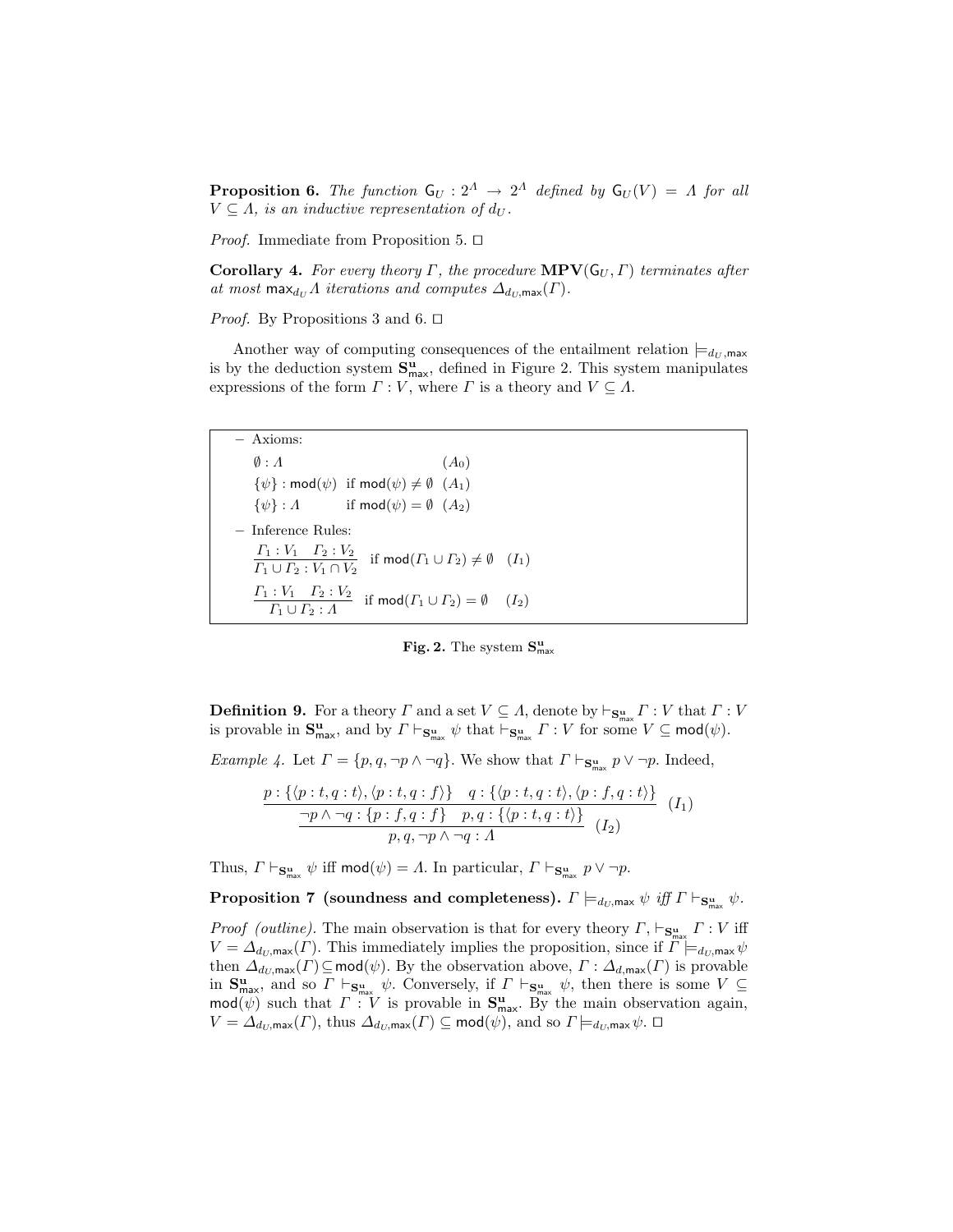#### 3.3 Hamming Distances

Next, we examine min-max reasoning with the Hamming distance  $d_H$  (see Example 1). First, we consider some important cases in which reasoning with Hamming distances coincides with reasoning with uniform distances.

**Definition 10.** Denote:  $\mathbf{K}_i^n = \sum_{j=1}^i \begin{pmatrix} j \\ n \end{pmatrix}$ n .

**Definition 11.** A formula  $\psi$  is *i-validated* for  $i \in \mathbb{N}^+$ , if among the  $2^{|\text{Atoms}(\psi)|}$ valuations on  $\mathsf{Atoms}(\psi)$ , at most  $\mathbf{K}_i^{|\mathsf{Atoms}(\psi)|}$  valuations do *not* satisfy  $\psi$ .

*Note 4.* An *i*-validated formula  $\psi$  is also *j*-validated, for  $1 \le i \le j \le |\text{Atoms}(\psi)|$ .

Example 5. Any tautology is 1-validated (thus it is *i*-validated for any *i*). Also, every literal (i.e., an atomic formula or its negation) is 1-validated. Moreover, as a disjunction of literals is either a tautology or is falsified by only one valuation,

Lemma 2. Every clause is 1-validated.

**Proposition 8.** If  $\Gamma$  consists of 1-validated formulas, then for every aggregation function f and every formula  $\psi$ ,  $\Gamma \models_{d_H, f} \psi$  iff  $\Gamma \models_{d_U, f} \psi$ .

*Proof (outline)*. It is sufficient to show that for any 1-validated formula  $\psi$  and any  $\mu \in \Lambda$ ,  $d_H(\mu, \psi) = d_U(\mu, \psi)$ . Indeed, if  $\mu \in mod(\psi)$ ,  $d_H(\mu, \psi) = d_U(\mu, \psi) = 0$ . Otherwise,  $\mu \notin mod(\psi)$ , and so  $d_H(\mu, \psi) = d_U(\mu, \psi) = 1$ . This follows from the fact that if  $\psi$  is *i*-validated, then for every  $\mu \in \Lambda$ ,  $d_H(\mu, \psi) \leq i$ .  $\Box$ 

Corollary 5. If  $\Gamma$  is a set of clauses, then

- $-I \models_{d_H, f} \psi$  iff  $\Gamma \models_{d_U, f} \psi$  for every aggregation f and formula  $\psi$ ,
- $\varGamma \models_{d_H, \sf max} \psi \text{ iff } \varGamma \vdash_{\mathbf{S_{max}^u}} \psi$ .

Proof. The first item follows from Lemma 2 and Proposition 8; the second item follows from the first item and Proposition 7.  $\Box$ 

For 1-validated premises we therefore have a sound and complete proof system. The remainder of this section deals with the other cases.

**Definition 12.** For  $\mu \in \Lambda$ , denote by Diff $(\mu, i)$  the set of valuations differing from  $\mu$  in exactly *i* atoms.

The next result is an analogue, for Hamming distances, of Proposition 6.

**Proposition 9.** The function  $\mathsf{G}_H : 2^{\Lambda} \to 2^{\Lambda}$ , defined for every  $V \subseteq \Lambda$  by  $\mathsf{G}_H(V) = V \cup \bigcup_{\mu \in V} \text{Diff}(\mu, 1),$  is an inductive representation of  $d_H$ .

*Proof.* Straightforward from the definition of  $\mathcal{R}_{d_H}$ .  $\Box$ 

**Proposition 10. MPV**( $\mathsf{G}_H$ , Γ) terminates after no more than  $\max_{d_H} \Lambda$  iterations and returns  $\Delta_{d_H, \text{max}}(\Gamma)$ . If  $\Gamma$  consists of i-validated formulas,  $\text{MPV}(\mathsf{G}_H, \Gamma)$ terminates after at most i iterations.

*Proof.* The first part follows from Propositions 3 and 9. As for every  $\mu \in \Lambda$  $d_H(\mu, \psi) \leq i$  when  $\psi$  is *i*-validated, we have that  $\mathcal{R}_{d_H}(\psi, i) = \Lambda$  for all  $\psi \in \Gamma$ . In the notations of Figure 1, then, after i iterations  $X_1 \cap \ldots \cap X_n = \Lambda$ , so MPV must terminate by the *i*-th iteration.  $\Box$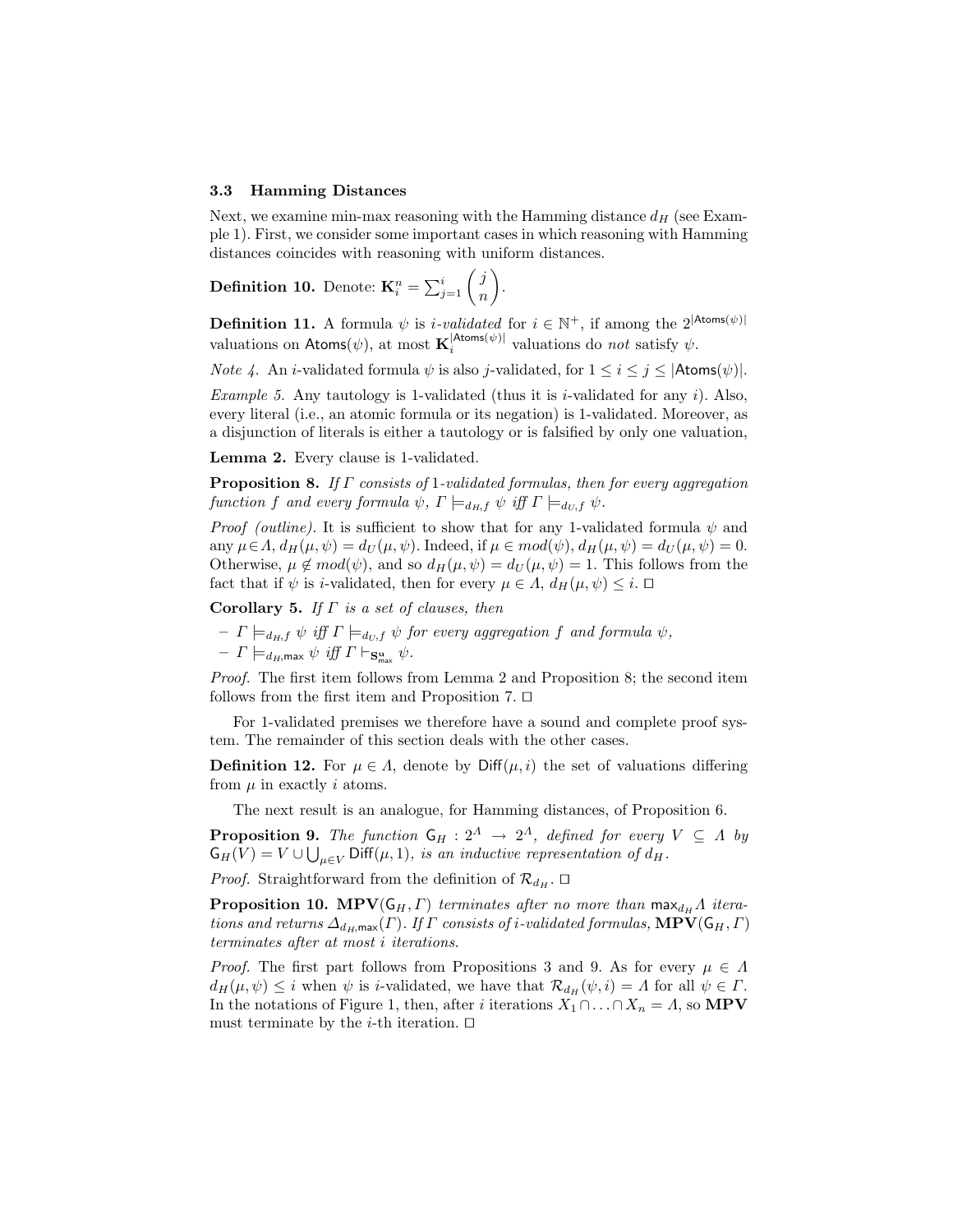# 4 Reasoning by Voting

**Definition 13.** Given a multiset  $D = \{d_1, \ldots, d_n\}$ , denote the number of zeros in D by Zero(D). A  $\frac{k}{m}$ -voting function vote  $\frac{k}{m}$ , where  $k < m \in \mathbb{N}$ , is defined as follows:

$$
\text{vote}_{\frac{k}{m}}(D) = \begin{cases} 0 & \text{if } \mathsf{Zero}(D) = n, \\ \frac{1}{2} & \text{if } \lceil \frac{k}{m} n \rceil \leq \mathsf{Zero}(D) < n, \\ 1 & \text{otherwise.} \end{cases}
$$

In what follows, we shall assume that the argument of  $\text{vote}\frac{k}{m}$  is a multiset of elements in {0, 1} (e.g., a multiset of drastic distances). In this case, it is easy to verify that vote  $\frac{k}{m}$  is an aggregation function. Intuitively, vote  $\frac{k}{m}$  simulates a poll and requires a quorum of at least  $\lceil \frac{k}{m} \rceil$  of the 'votes' to determine implications of inconsistent theories. Indeed, if  $\Gamma$  is not consistent and there are valuations that satisfy at least  $\lceil \frac{k}{m} \rceil$  of the elements of  $\Gamma$ , then  $\Delta_{d_U, \text{vote}\frac{k}{m}}(\Gamma)$  contains all such valuations. Otherwise,  $\Delta_{d_U, \text{vote}\frac{k}{m}}(\Gamma) = \Lambda$ . It follows that for every  $\frac{k}{m} \ge \frac{1}{2}$ , vote  $\frac{k}{m}$  acts as a *majority-vote function*.

**Definition 14.** Let  $\Gamma = \{\psi_1, \dots, \psi_n\}$ . Let  $\mathsf{Sub}_{\frac{k}{m}}(\Gamma)$  be the set of all subsets of *Γ* of size  $\lceil \frac{k}{m}n \rceil$ , and denote  $\text{mod}_{\frac{k}{m}}(F) = \bigcup_{H \in \text{Sub}_{\frac{k}{m}}(F)} \text{mod}(H)$ .

**Proposition 11.** For every theory  $\Gamma$ ,

$$
\varDelta_{d_U,{\text {vote}}\frac{k}{m}}(\varGamma)=\left\{\begin{aligned} &\text{mod}(\varGamma)&\quad\text{ if }\text{mod}(\varGamma)\neq\emptyset,\\ &\text{mod}\frac{k}{m}(\varGamma)&\quad\text{otherwise},\text{ if }\text{mod}\frac{k}{m}(\varGamma)\neq\emptyset,\\ &\varLambda&\quad\text{otherwise}.\end{aligned}\right.
$$

By Proposition 11,  $\Delta_{d_U, \text{vote} \frac{k}{m}}(\Gamma)$  is computable as follows:

 $\mathbf{Vote}_{\frac{k}{m}}(\{\psi_1,\ldots,\psi_n\})$  $\gamma^\ast$  Most plausible valuations of  $\{\psi_1,\ldots,\psi_n\}$  w.r.t.  $d_U$  and vote  $\frac{k}{m}$   $^{\ast}/\gamma$ for  $i \in \{1, \ldots, n\}$ :  $X_i \leftarrow \text{mod}(\psi_i)$  $Y \leftarrow \emptyset$ if  $(X_1 \cap ... \cap X_n)$  is nonempty, return  $(X_1 \cap ... \cap X_n)$ for every subset  ${\bf I}$  of  $\{1,\ldots,n\}$  of size  $\lceil \frac{k}{m}n \rceil\colon\ Y \leftarrow Y\cup \bigcap_{j\in {\bf I}}X_j$ if  $Y$  is nonempty return  $Y$  else return  $\Lambda$ 

**Fig. 3.** Computing the most plausible valuations of  $\{\psi_1, \ldots, \psi_n\}$  w.r.t.  $d_U$  and vote  $\frac{k}{m}$ 

**Proposition 12.** Vote  $\frac{k}{m}(\Gamma)$  always terminates and returns  $\Delta_{d_U, \text{vote}}(\Gamma)$ . *Proof.* Immediately follows from Proposition 11.  $\Box$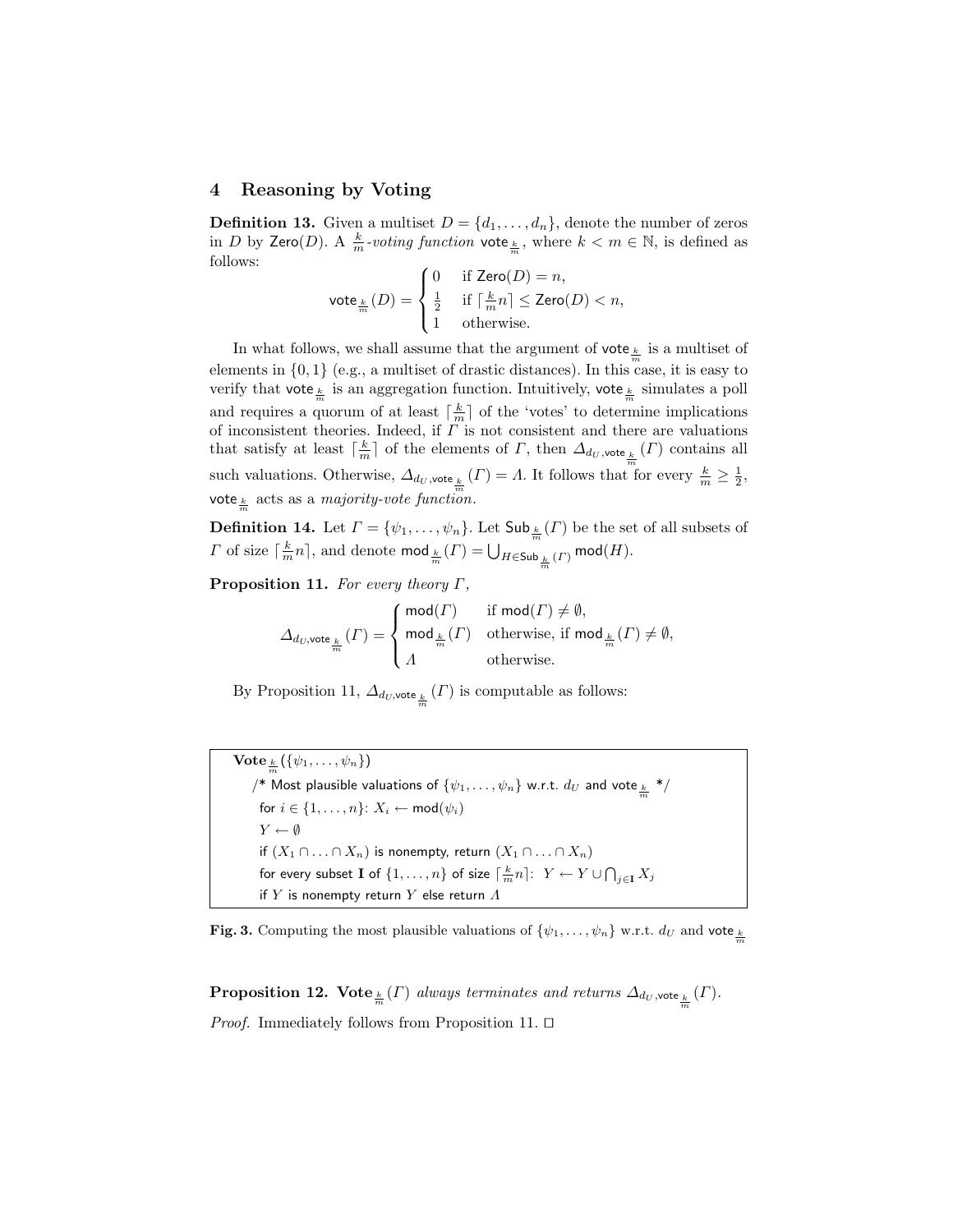## 5 Summation of Distances

Summation of distances is probably the most common approach for distancebased reasoning. In this section we consider this kind of reasoning. Again, we first consider the general case and then concentrate on more specific distances.

## 5.1 Arbitrary Pseudo Distances

Consider the system  $S_{\Sigma}$  in Figure 4. Again,  $S_{\Sigma}$  manipulates expressions of the form  $\Gamma: V$ , where  $\Gamma$  is a theory and  $V \subseteq \Lambda$ . We denote by  $\Gamma \vdash_{\mathbf{S}_{\Sigma}} \psi$  that  $\Gamma: V$ is provable in  $\mathbf{S}_{\Sigma}$  (i.e.,  $\vdash_{\mathbf{S}_{\Sigma}} \Gamma : V$ ) for some  $V \subseteq \mathsf{mod}(\psi)$ .

– Axioms:  $\emptyset$  :  $\Lambda$  (A<sub>0</sub>)  $\{\psi\}$  : mod $(\psi)$  if mod $(\psi) \neq \emptyset$   $(A_1)$  $\{\psi\}: A$  if  $mod(\psi) = \emptyset$   $(A_2)$ – Inference Rule:  $\Gamma_1 : V_1 \quad \Gamma_2 : V_2$  $\frac{1}{\Gamma_1 \cup \Gamma_2 : V_1 \cap V_2}$  if  $V_1 \cap V_2 \neq \emptyset$   $(J_1)$ 

Fig. 4. The system  $S_{\Sigma}$ 

**Proposition 13 (soundness).** For every d, if  $\Gamma \vdash_{\mathbf{S}_{\Sigma}} \psi$  then  $\Gamma \models_{d,\Sigma} \psi$ .

*Proof (outline)*. If  $\Gamma \vdash_{S_{\Sigma}} \psi$  then  $\vdash_{S_{\Sigma}} \Gamma : V$  for some  $V \subseteq \text{mod}(\psi)$ . By induction on the length of the proof of  $\Gamma: V$  in  $S_{\Sigma}$  one shows that this implies that  $V = \Delta_{d,\Sigma}(\Gamma)$ , and so  $\Delta_{d,\Sigma}(\Gamma) \subseteq \text{mod}(\psi)$ . Thus,  $\Gamma \models_{d,\Sigma} \psi$ .  $\Box$ 

For another way of reasoning with summation of distances we note that, as in the case of max and the voting function, it is possible to characterize distancesummation conclusions by a set-theoretical condition.

**Definition 15.** Let  $d$  be an inductively representable pseudo distance. Denote:  $\Omega_d^{i_1,...,i_n}(\{\psi_1,\ldots,\psi_n\}) = \bigcap_{k=1}^n \mathcal{R}_d^{i_k}(\psi_i).$ 

Proposition 14. For an inductively representable pseudo distance d and a theory  $\Gamma = \{\psi_1, \ldots, \psi_n\}$ , let m be the minimal number s.t.  $\Omega_d^{i_1, \ldots, i_n}(\{\psi_1, \ldots, \psi_n\})$ is not empty for some sequence  $i_1, \ldots, i_n$  in which  $\Sigma_{k=1}^n i_k = m$ . Then  $\Delta_{d,\Sigma}(\Gamma) =$  $\bigcup_{j_1+\ldots+j_n=m} \Omega_d^{j_1,...,j_n}(T)$ .

Proposition 14 indicates that reasoning with summation of distances is a constraint programming problem: given a theory  $\Gamma = {\psi_1, \dots, \psi_n}$ , the goal is to minimize the value of  $\sum_{j=i}^{n} i_j$  for which the intersection  $\mathcal{R}^{i_1}_d(\psi_1) \cap \ldots \cap R^{i_n}_d(\psi_n)$ is not empty. Hence, CLP-solvers may be used here for checking entailments.

*Note 5.* For any pseudo distance d it holds that  $\Delta_{d,\Sigma}(\Gamma) = \Delta_{d,\Sigma}(\Gamma \setminus \{\varphi\})$  whenever  $\varphi$  is a tautology or a contradiction. Thus, tautologies and contradictions have a degenerate role in the computations above (cf. Note 3).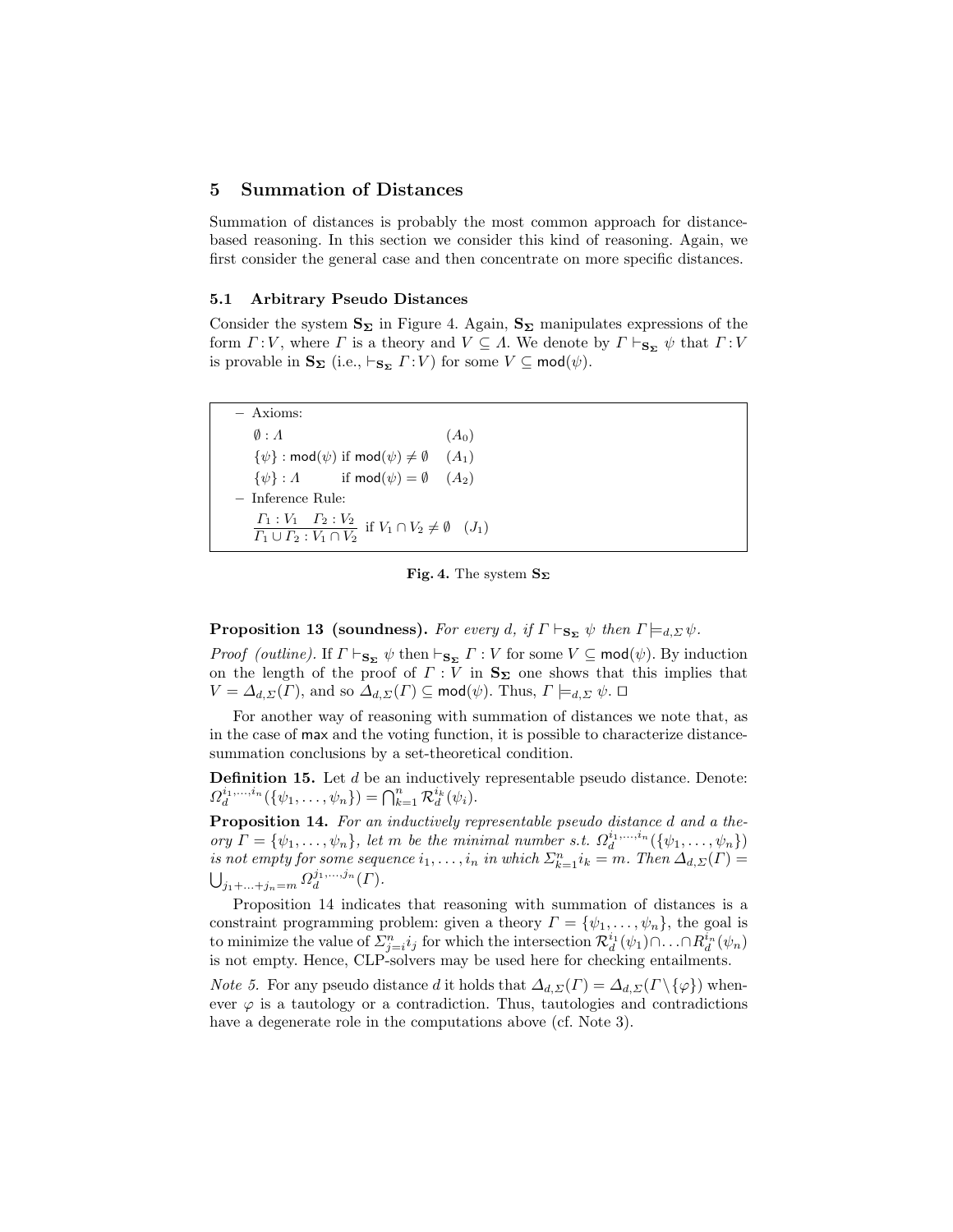#### 5.2 Uniform Distances

As we show below, summation of uniform distances is closely related to the max-SAT problem.<sup>5</sup>

**Definition 16.** Let  $SAT(\Gamma)$  be the set of all the satisfiable multisets in  $\Gamma$ and mSAT(Γ) the set of the maximally satisfiable elements in  $SAT(\Gamma)$  (that is,  $\text{mSAT}(T)$  consists of all  $\Upsilon \in \text{SAT}(T)$  such that  $|\Upsilon'| \leq |\Upsilon|$  for every  $\Upsilon' \in \text{SAT}(T)$ ). Denote:  $\text{mod}(m\text{SAT}(T)) = \{ \mu \in \Lambda \mid \mu \in \text{mod}(\Upsilon) \text{ for some } \Upsilon \in m\text{SAT}(T) \}.$ 

*Note 6.* Clearly,  $mSAT(\Gamma)$  is not empty whenever  $\Gamma$  has a satisfiable element. Also, all the elements in  $mSAT(\Gamma)$  have the same size.

Proposition 15. Let d be a uniform distance. Then:

$$
\Delta_{d,\Sigma}(\Gamma) = \begin{cases} \text{mod}(\text{mSAT}(\Gamma)) & \text{if } \text{mSAT}(\Gamma) \neq \emptyset, \\ \Lambda & \text{otherwise.} \end{cases}
$$

By Proposition 15 we conclude the following:

- Entailments w.r.t.  $\models d, \Sigma$  may be computed by max-SAT solving techniques and by incorporating off-the shelf max-SAT solvers (see, e.g., [3, 6, 7, 11]).
- As in the case of max, uniform distances behave similarly w.r.t. summation:

**Corollary 6.** For any two uniform distances  $d_1, d_2$  and a theory  $\Gamma$ ,  $\Delta_{d_1,\Sigma}(\Gamma)$ is the same as  $\Delta_{d_2,\Sigma}(\Gamma)$ , and so  $\Gamma \models_{d_1,\Sigma} \psi$  iff  $\Gamma \models_{d_2,\Sigma} \psi$ .

By the second item above, we may concentrate on the drastic distance  $d_U$ . Now, the system  $S_{\Sigma}$  defined in Figure 4 is not complete for  $\models d_{U} \Sigma$ , as its inference rule does not cover all the inter-relations among the premises. By Proposition 15, for a complete system one may add the following rule:

$$
\frac{\Gamma_1: V_1 \quad \Gamma_2: V_2}{\Gamma_1 \cup \Gamma_2: \text{mod}(\text{mSAT}(\Gamma_1 \cup \Gamma_2))} \text{ if } V_1 \cap V_2 = \emptyset \quad (J_2)
$$

Obviously,  $(J_2)$  is not an inference rule in the usual sense, as its conclusion is not affected by  $V_1$  and  $V_2$ . As such, this rule is not very useful. Yet, the combination of  $(J_1)$  and  $(J_2)$  may be helpful, e.g., in the context of belief revision, as:

- a) if the condition of  $(J_1)$  is satisfied, the most plausible valuations of the revised theory should not be recomputed, and
- b) if the condition of  $(J_1)$  is not met,  $(J_2)$  indicates the auxiliary source of computations, namely: revision can be determined by max-SAT calculations.

**Definition 17.** Denote by  $S_{\Sigma}^{\mathbf{u}}$  the system  $S_{\Sigma}$  together with  $(J_2)$ .

 $\bf{Proposition~16} \ \text{(soundness and completeness)}.$   $\Gamma \vdash_{\bf{S_E^u}} \psi \text{ iff } \Gamma \models_{d_U, \Sigma} \psi.$ 

<sup>5</sup> The original formulation of max-SAT is about finding a valuation that satisfies a maximal set of clauses in a set  $\Gamma$  (see, e.g., [10] for some complexity results and [8] for related approximation methods). By the max-SAT problem in our context we mean an extended version of the problem, according to which one has to find all the valuations that satisfy a maximal set of *formulas* from a multiset  $\Gamma$ .